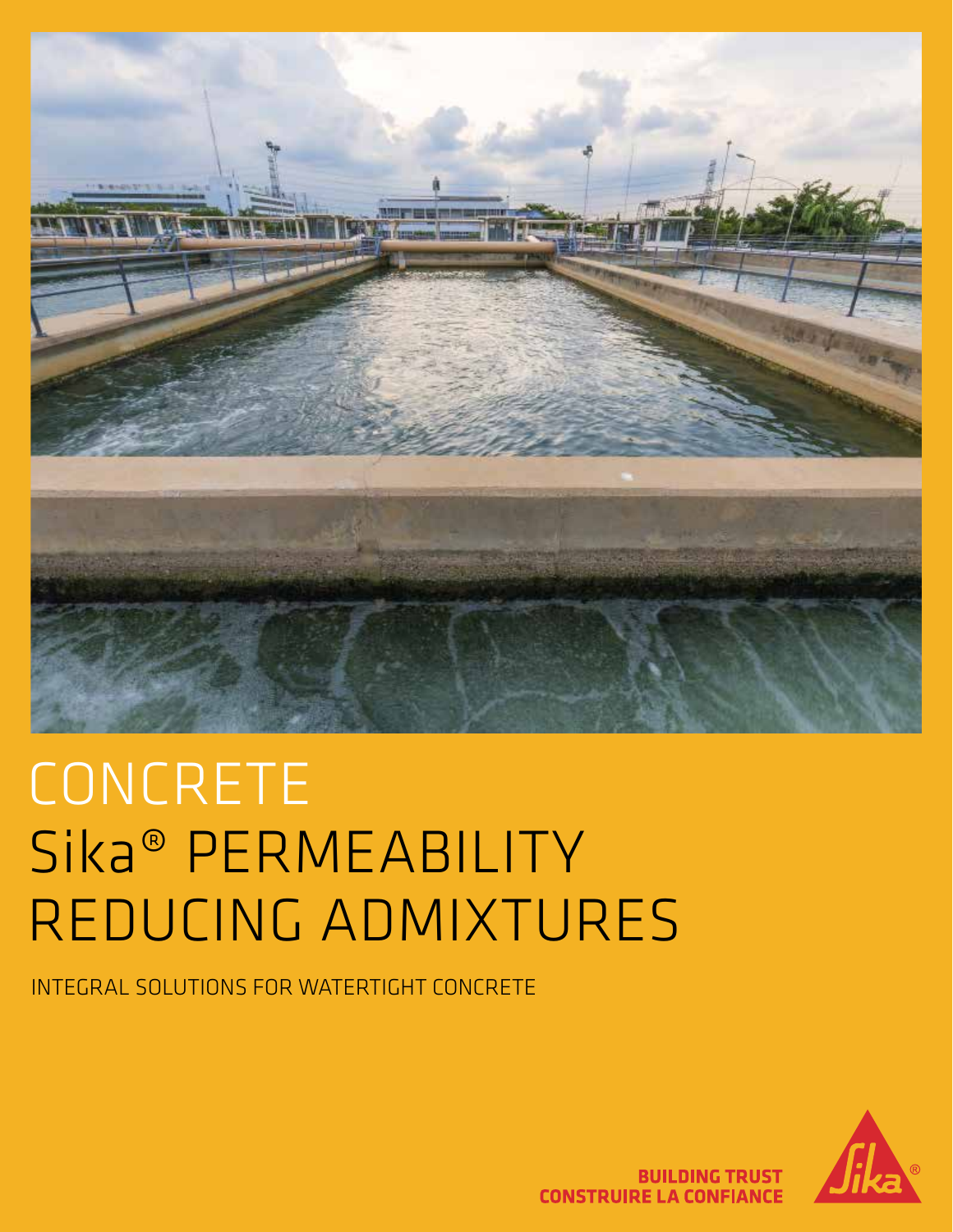# SIKA® PERMEABILITY REDUCING ADMIXTURES

SIKA'S HISTORY OF INNOVATION BEGAN IN 1910 with the creation of an integral waterproofing admixture – "Sika 1". Since that time, Sika has continually improved on these technologies and introduced more products to suit customer needs. With both hydrophobic pore-blocking and crystalline products available, Sika's solutions will make your next project watertight for the duration of its service life.

The two core product technologies in permeability reducing admixtures are hydrophilic crystalline and hydrophobic pore blocking. Sika is the only manufacturer to offer both product technologies!

Sika's hydrophilic crystalline permeability reducing admixture (Sika® WT-240 P) and hydrophobic pore blocking admixture (Sika® Watertight Concrete Powder) can be used to effectively reduce concrete permeability in hydraulic structures to retain water or keep it from infiltrating conditioned spaces. Integral admixtures provide expedited structure completion and reduced labor costs when compared to traditional waterproofing construction using loose-laid or adhered waterproofing membranes. Additionally, below ground structures using permeability reducing admixtures are less sensitive to structure backfill procedures, which can damage alternative waterproofing technologies.

As with any type of construction, waterproofing construction must follow minimum standards of design and construction.

Take care to properly waterproof joints with waterstop and locate joints to create predictive cracking patterns that are backed up with appropriate joint waterproofing systems such as PVC waterstop, or strip applied expansive waterstop. Concrete mix design is also critically important. For example, aggregate sizing, quality, and packing density will limit paste volume and, subsequently, control shrinkage. Utilizing a low water/cement ratio will create a strong, dense and durable mix capable of supporting structure loads and withstanding environmental service conditions. Current admixture technologies can be used to facilitate concrete placement year round and address modern day construction challenges such as slump retention and pumping characteristics.

With experts in the fields of waterproofing, sealants, repair, flooring, and roofing, Sika® is your single-source provider for all of your product needs. From pre-pour preparation to a structure being put into service, your next waterproofing job is in the hands of the market leader for innovation, service and value.



### PERMEABILITY REDUCING ADMIXTURES COMPARISON, DIN 1048 - WATER PENETRATION

\*Mix information: Cement Type I/II, w/c: 0.40. Initial slump: 4", Sika® ViscoCrete®-2100

#### FEATURES AND BENEFITS

- ́ Increase Durability & Service Life
- ́ Increase Safety
- ́ Decrease Labour for Installation
- ́ Reduce Maintenance Costs
- **E** Decrease Time of Construction
- **EXECUTER Redundant Waterproofing System (vs. Sheet applied)**
- **EXECUTE: Higher Level of Reinforcement Protection**

### TYPICAL APPLICATIONS

- **Foundations / Superstructures**
- **N** Water / Wastewater Treatment Plants
- **■** Bridges and Highways
- **E** Parking Garages
- Precast Concrete
- ́ Shotcrete / **Tunneling**
- ́ Commercial and Industrial Facilities
- ́ Data Centers
- ́ Marine Structures
- Swimming Pools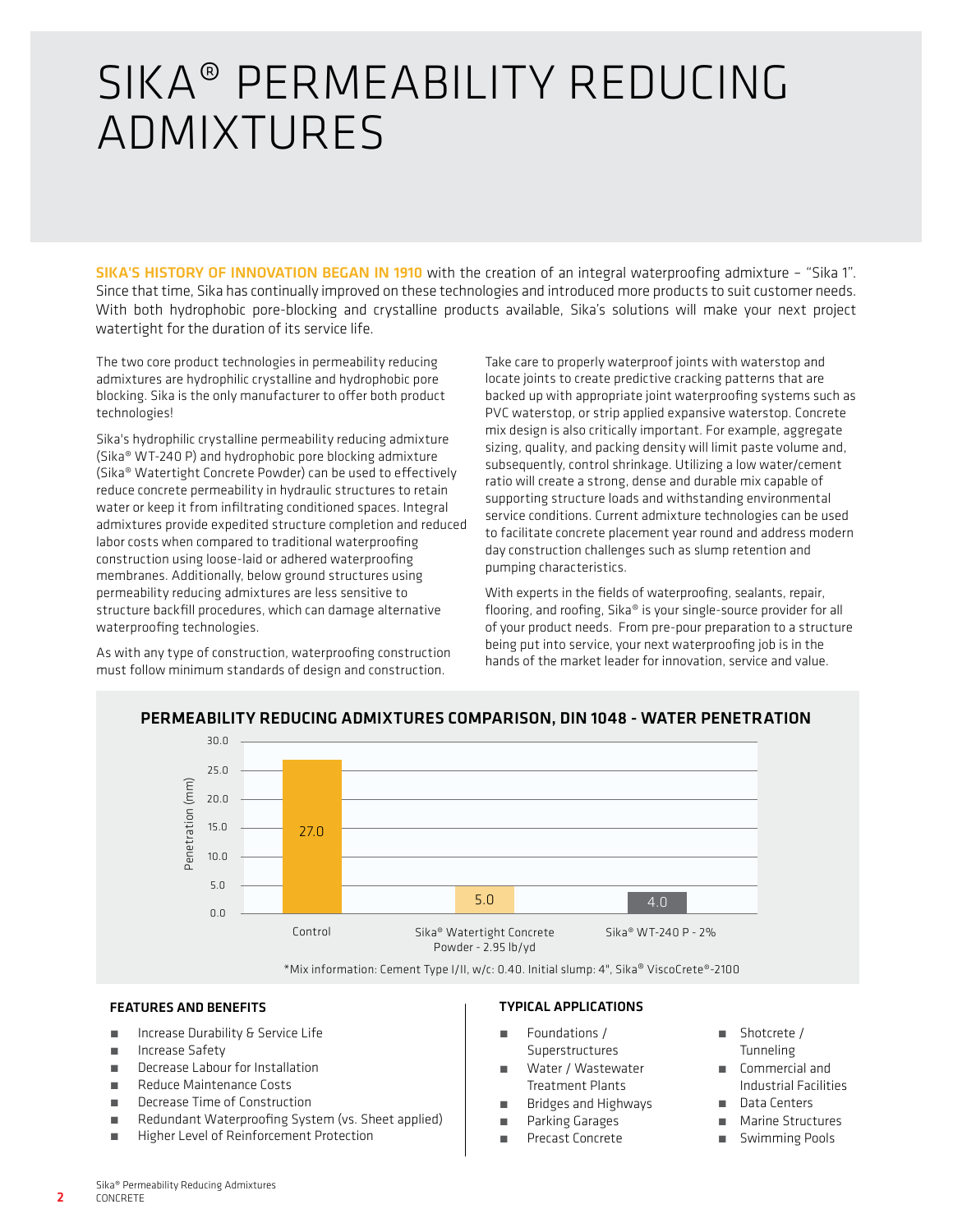# HYDROPHOBIC PORE BLOCKING & HYDROPHILIC CRYSTALLINE ADMIXTURES

Concrete design begins with the proper proportioning of cement, water, and aggregate. Design of concrete, however, is optimized for value, workability, and performance with the addition of chemical and mineral admixtures. Below are some of the products available to enhance concrete placement, performance, and durability in waterproofing applications.

### SIKA® WATERTIGHT CONCRETE POWDER

*Hydrophobic Pore-Blocking Admixture, ACI 212 - Report on Chemical Admixtures for Concrete*

- **EXECO** Watertight Concrete Powder couples the action of a hydrophobic pore blocker with a powerful densifier, allowing production of low water/cement ratio concrete with both decreased absorption and increased permeability resistance
- ́ Reacts with calcium ions in the cement to produce a hydrophobic layer within the capillary pores, blocking them
- **EXECUTE:** Improves durability and resistance to sulfates / carbonation
- **EXECUTE:** Reduces moisture transmission and leaching
- Up to 80 % reduction in hydrostatic permeability
- Meets ASTM C494 Type S
- NSF 61/ANSI Standard Certified
- **Easy to use, improves both plastic and hardened concrete properties**
- Simple dosing with pre-measured, 1.75 kg (3.85 lb), water soluble bags (one bag per cubic meter, by volume)



#### SIKA® WT-240 P

*Crystalline Waterproofing Admixture, ACI 212 - Report on Chemical Admixtures for Concrete*

- ́ Crystalline-based Permeability Reducing Admixture (PRAH) reducing the ability of concrete to conduct water flow
- **■** Contains unique moisture activated compounds that produce insoluble crystalline deposits that form within the capillary system. These crystalline formations have the ability to reduce the size of capillary pores and prevent water penetration
- **EXECUTE:** Ability to seal cracks up to 0.40 mm (0.016 in)
- Up to 85 % reduction in permeability
- Meets ASTM C494 Type S
- **NSF 61/ANSI Standard Certified**
- Dosage rate of 2 %, dependent on required performance
- ́ Easy addition using repulpable 5.4 kg (12 lb) bags

### SIKA® ACCESSORIES FOR CONCRETE JOINTS

Concrete admixtures are not the only item to consider on your next waterproofing project. Another essential element for success is the implementation of proper jointing. Sika® Greenstreak is the industry leading manufacturer of concrete construction products that include waterstops, concrete joint sealing systems, and numerous concrete accessories. All horizontal and vertical joints must include an integral joint waterstop system. Common products used in this application include Sika® Greenstreak waterstop profiles, strip applied waterstop such as Hydrotite® and injection systems such as SikaFuko® VT. Each offering has unique performance benefits and have a variety of applications; contact Sika Canada for your next project.